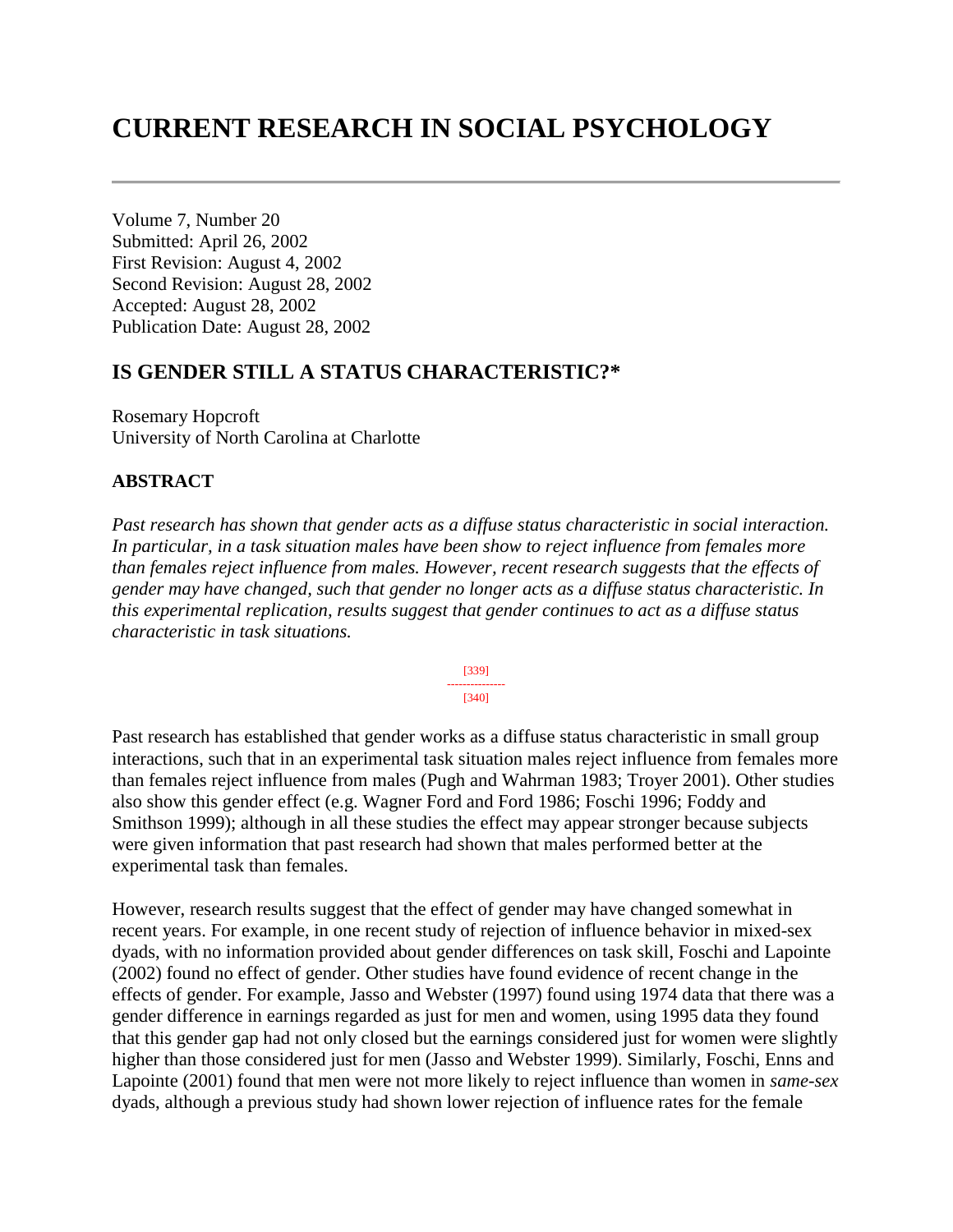dyads (Foschi and Freeman 1991). Rashotte and Smith-Lovin (1997) also found no difference in participation rates by males and females in mock jury groups as perceived by outside observers, although previous research had found a gender difference in participation in such groups (Smith-Lovin, Skvoretz and Hudson 1986).

Given these recent findings and evidence of possible change in the effects of gender, it becomes an important question whether, and where, gender continues to work as a diffuse status characteristic. An important issue is that experimental protocols differ across studies and can play an important role in producing effects. For example, as mentioned previously, those studies where participants are told that males have performed better at the experimental task in the past find stronger gender effects than studies where participants are not given this information (Wagner, Ford and Ford 1986; Foschi 1996). In addition, recently Troyer (2001; Troyer, Kalkhoff and Younts unpublished ms.) has found effects of both research protocol and the medium by which experimental information is communicated to the participants. Troyer (2001) found that explicitly telling participants that their partners disagreed with them as opposed to simply telling them what their partners chose made both the low and high status participants less inclined to reject influence, although it widened the gender gap. Additionally, Troyer et al. (unpub. ms.) showed that visual exposure to the "partner" by video increased the gender effect, probably by making gender salient for more participants.

Given these considerations, in the following study participants are not given any information to the effect that males have been shown to be better at the experimental task than females. Thus, the study should show the effect of gender as a diffuse status characteristic as it operates in the population. Second, participants were informed of their partners' initial choices, but the disagreements were not stressed. That is, participants were not told explicitly whether their partners agreed or disagreed with them. Given Troyer's (2001) result, which was that explicit statement of agreement or disagreement had the effect of decreasing both participants' tendency to reject influence, while at the same time increasing the gender gap in rejection of influence; then not including such an explicit statement may serve to mute the gender effect somewhat. Last, participants in this study did (very briefly) actually see their ostensible partners, as visual exposure to a partner is more likely to make gender salient than verbal or written information (Troyer et al. unpub. ms.). Further, in the mixed-sex dyads it eliminates any effects due to specific characteristics of the videotaped partner by randomizing the partner, although probably at the expense of somewhat higher variance. That is, in the mixed-sex dyads, using a single male or female videotaped partner opens up the possibility that any observed effects of the partner were due not to the partner's gender status, but to some other unspecified characteristic of that particular partner. Using multiple male and female partners, randomly assigned, removes the possibility of this problem. [1]

> [340] --------------- [341]

#### **METHOD**

**Participants and Experimenters**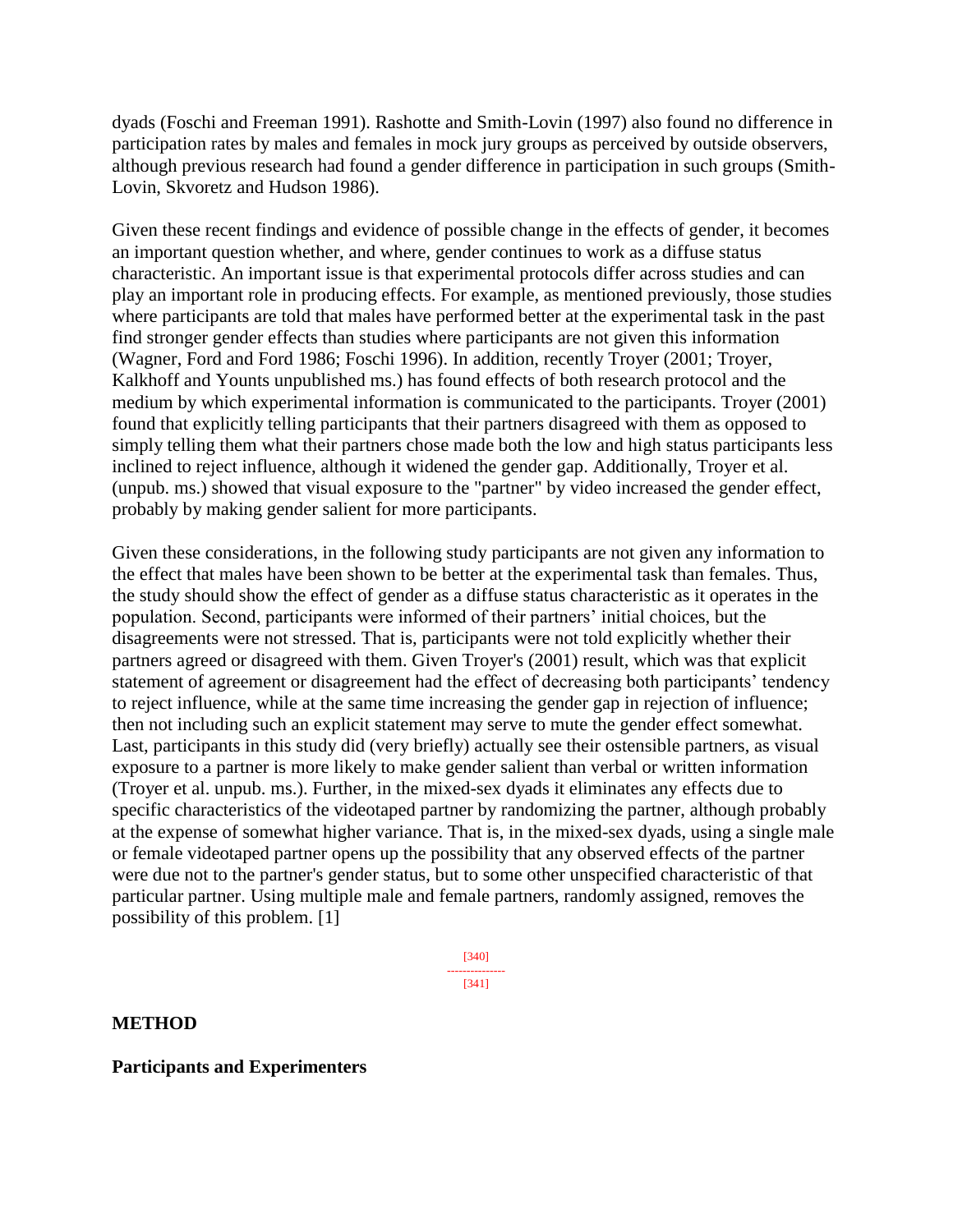Participants were 57 men and women aged 18-22 recruited from large classes at a moderately sized state university in the southeastern United States in the Summer and Fall of 2001. All participants were reimbursed \$20 for their participation in the one-hour study. Participants were excluded from the study if they said they were Psychology majors or had experience of experiments involving deception. There were three conditions  $-1$ ) Men paired with women, 2) Men paired with men, 3) Women paired with men. That is, data were collected for each of three cells (out of a total of four possible) in the 2 (sex of subject) x 2 (sex of partner) factorial design. Data were collected for condition 2 in which gender was controlled to find the average tendency to reject influence in this population. Each experimental session was run by a female experimenter, and special attention was paid to ensure uniformity of experience for the participants across sessions. Post-task interviews and debriefings were performed by a male or female research assistant.

#### **Procedures and Materials**

Participants were scheduled in randomly assigned male/male or male/female pairs. Each participant worked on the experimental task alone in a small cubicle. Prior to being put in their cubicles, participants briefly saw their "partners." Participants were not given a chance to introduce themselves to their partners, or to talk or otherwise interact with their partners. The decision to use live partners was made in order to maximize the likelihood that gender would be salient. Moreover, because every participant saw a different partner, it eliminated the possibility that in the mixed-sex dyads some characteristic of a single videotaped partner (unrelated to gender) could influence the results in a systematic manner. That is, in the mixed-sex dyads, a single videotaped partner could have visible characteristics that were unforeseen by the researcher and unrelated to his or her gender but which unexpectedly promoted either rejection of influence or the opposite in participants. For example, the videotaped male may have a particular demeanor that promoted rejection of influence by female partners, or the videotaped female may have a demeanor that promoted the opposite by male partners. Randomizing partners avoids this problem. After seeing their partners, participants were escorted to separate small rooms. Each room was equipped with a video screen, computer monitor, mouse, and closed circuit camera. The equipment was pointed out to him or her, then each participant was asked to fill in a sign-in questionnaire on the computer monitor. The purpose of this sign-in questionnaire was to acquaint the participants with the use of the mouse and computer.

Next, participants were shown a video featuring Dr. Philip Gordon, who told them that they were participating in a study of contrast sensitivity.[2] Participants were told that some individuals have higher levels of contrast sensitivity than others, although contrast sensitivity is not related to any more familiar ability such as artistic ability or math ability. The video then informed participants about the contrast sensitivity task. This task consisted of choosing which of a pair of slides containing black and white rectangles contained the greater amount of white area. Each participant was told that he or she would make a decision, and then would be shown his or her partner's decision, and then, after taking into consideration his or her partner's choice, he or she would make a final decision. Each participant was then presented with a practice slide for the purpose of acquainting them with the procedure for choosing a slide, seeing his or her ostensible partner's choice, and making a final decision. Participants were also introduced to the concept of team scoring by Dr. Gordon's assistant, Ms. Lynn Mason. That is, they were told for each correct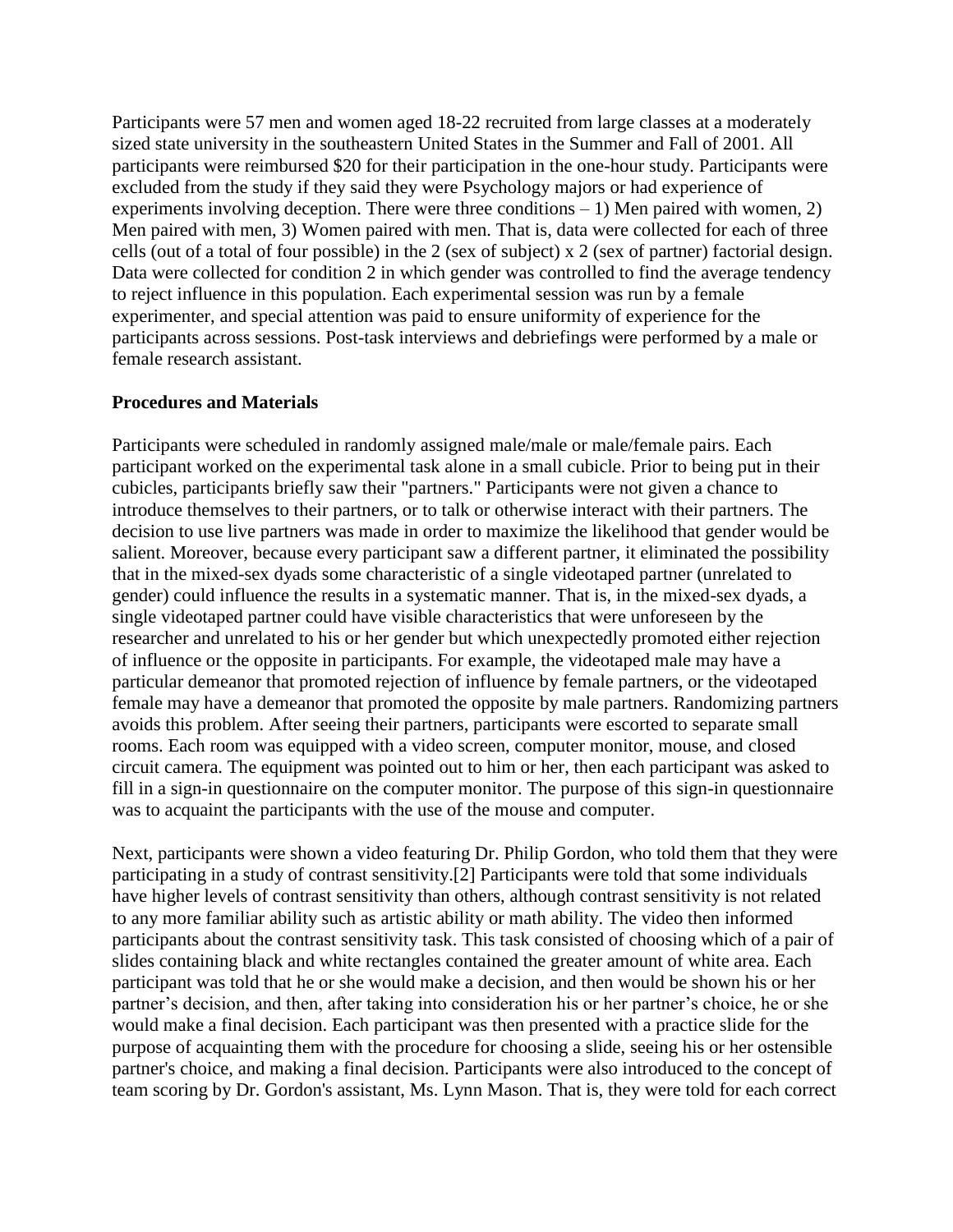individual final answer, the team would receive one point. The participants were told that their goal was to maximize their team's point score. The team scoring concept is often used in such studies (e.g. Foschi and Lapointe 2002) as it helps ensure that participants are task-focused (see below). However, unlike in Foschi and Lapointe's (2002) study, here participants were also introduced to the concept of team standards, that is, the distribution of scores ostensibly found in the past. [3] That is, they were told that 35-40 is a superior team score, 31-34 is an above average team score, 22-30 is an average team score, 18-21 is a below average team score, and 0-17 is a poor score. Some version of this team standards manipulation is often used in studies of this sort to increase task focus in participants (e.g. Moore 1968; Troyer 2001).

| , |
|---|

After the instructions, participants were presented with a series of 23 slides on the computer. For each slide, participants made an initial choice, and then were informed, also via the computer, of their partners' ostensible choices. The computer was programmed so that on 20 out of the 23 slides the partner apparently disagreed with the participant. The participant then made a final choice. Rejection of influence, or P(s), probability of staying, was measured as the proportion of the 20 disagreements that the participant stuck with her or his initial choice and did not change to the partner's ostensible initial choice.

After they finished the task participants were asked to complete another questionnaire in order to determine, first, if the two key scope conditions for the experiment were met. That is, the participants needed to have been both task-focused and collectively-oriented (Foschi 1997). That is, they had to be trying to get the correct answer and they must have considered the opinions of their partners before making their final decisions. Second, the questionnaire verified that each participant was aware of his or her partner's gender. Last, the questionnaire also served to help find out if a participant was suspicious to the extent that it changed her or his behavior on the task. All these issues were probed more deeply in subsequent individual interviews, after which participants were debriefed.

## **RESULTS**

On the basis of information from the final questionnaire and the exit interviews, 1 woman out of a total of 19 were excluded, and 6 men out of a total of 45 were excluded. That is, overall 7 out of 64, or 11 percent of the participants, were excluded from the analysis. Rules for exclusion were formulated ahead of time and were based primarily on whether the scope conditions of task focus and collective orientation were met. The most common reasons for exclusion were: a high level of suspicion of the experiment that the respondent said influenced how he or she performed the task (e.g. not taking it seriously), ignoring the partner's choice, and misunderstanding or ignoring of directions. Nevertheless, the overall exclusion rate is low compared with the exclusion rates from other similar experiments (e.g. Berger et al. 1992; Troyer and Younts 1997; Foschi et al. 2001).

Results were analyzed using a t-test of independent samples. The Levene test for equality of variance was significant, so a t-test assuming unequal variances was used. For the women paired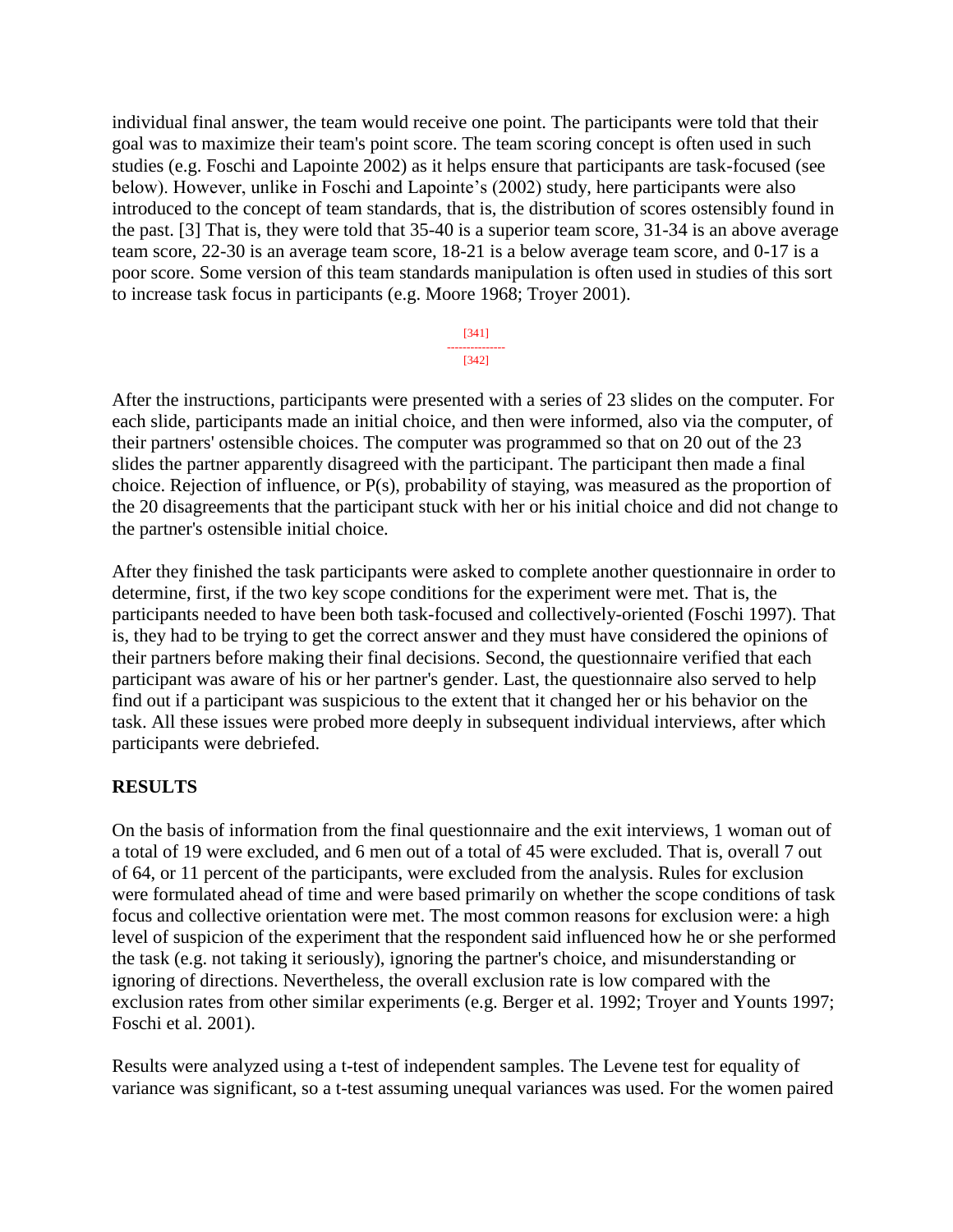with men, average  $P(s)$  was 0.53, for men paired with women, average  $p(s)$  was 0.64. This difference was significant, p equals 0.007. That is, the men rejected influence from the women more than the women rejected influence from the men. Ordinal predictions from status characteristics theory (Berger et al. 1992) were also confirmed, that is, P(s) condition 1 greater than  $P(s)$  condition 2 greater than  $P(s)$  condition 3. These  $P(s)$  values are slightly lower (but not significantly lower) than those predicted using Fisek et al. (1992) for this situation, that is, where actors gain or lose advantage from a single diffuse status characteristic, in this case gender, and very close to those found by Troyer (2001) in a similar study. Troyer found in her baseline study P(s) equals 0.55 for women paired with men, and P(s) equals 0.65 for men paired with women.

> [342] --------------- [343]

| Condition<br>Subject (partner) | N  | Predicted<br>P(s)<br>(Fisek et<br>al.1992) | Average $P(s)$<br>$(0=no$<br>rejection,<br>$1 = full$<br>rejection) | <b>SD</b> |
|--------------------------------|----|--------------------------------------------|---------------------------------------------------------------------|-----------|
| 1. Male (female)               | 15 | .65                                        | .64                                                                 | . 09      |
| 2. Male (male)                 | 24 | .60                                        | .61                                                                 | .17       |
| 3. Female (male)               | 18 | .55                                        | .53                                                                 | .14       |

#### **Table 1: Rejection of Influence by Condition**

#### **DISCUSSION AND CONCLUSION**

Paraphrasing Mark Twain, reports of gender's demise as a status characteristic may have been exaggerated. The results of this study are in line with those from Troyer (2001) and Troyer et al. (unpub.ms) and previous studies and suggest that gender lives on as a diffuse status characteristic. That is, in an experimental task situation where no information linking the task to gender was given, and where participants briefly saw their ostensible partners, males rejected influence from females more than females rejected influence from males.

These results were found with a group of young 18-22 year olds at a medium-sized public university in the southeast. It may be that there is something about this population (e.g. southern culture) that explains why gender persists as a status characteristic in this population and not in a similar population in the Pacific Northwest (Foschi and Lapointe 2002). Regional variations in the effect of gender as a status characteristic are a real, under-explored possibility. Further, as Troyer (2001) and Troyer et al. (unpub.ms) have shown, experimental protocol does influence results and there may be some aspects of the experimental protocol here that made the gender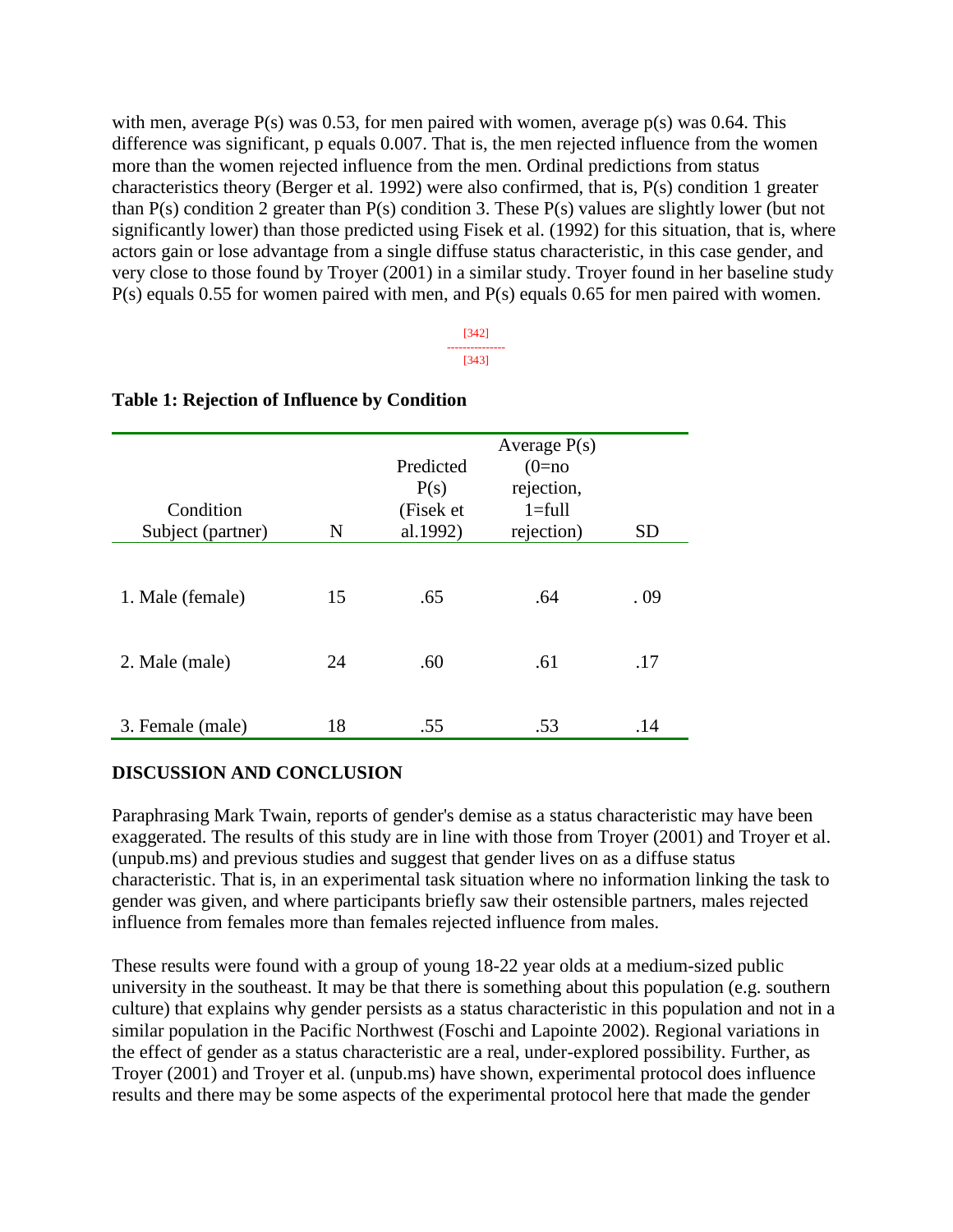effect more likely. For example, it is likely that visual exposure to an opposite sex partner (the protocol used here) made gender salient to more participants (see Troyer et al. unpub. ms.) than the protocol of simply being verbally told the gender of the partner, as was the case in the Foschi and Lapointe (2002) study. On the other hand, Troyer (2001) found a similar gender effect to that reported here with the status of the partner (male or female) given to participants in writing only, and it is hard to see why information in writing would make gender salient more often than verbal information, although this is an as yet unexplored possibility.

> [343] --------------- [344]

Alternatively, it may be the lack of the "team standards" manipulation in the Foschi and Lapointe (2002) protocol that accounts for the discrepancy in findings. The current study and both the Troyer studies use this manipulation. Troyer (2001) found that a brief discussion of performance scores (compared to a detailed discussion of them) did reduce levels of task focus in participants, so it may be that no discussion of performance scores at all reduced levels of task focus further in participants in Foschi and Lapointe (2002), and hence also reduced the gender effect as measured by P(s). However, this seems unlikely, given that Foschi and Lapointe were careful to ensure that all included participants were task-focused. Alternatively, given that Foschi and Lapointe (2002) found depressed P(s) for males only (P(s) equals 0.54); it may be that males, and not females, were influenced by the lack of the "team standards" manipulation. Resolution of these unexplored issues is beyond the scope of the present study and is a task for future research.

Whatever the reason for the null finding in Foschi and Lapointe (2002), given that the majority of previous studies, including very recent studies such as Troyer (2001), Troyer et al. (unpub. ms.), in addition to the current study, found the gender effect suggests that the most conservative conclusion is that gender continues to operate as a status characteristic in task situations.

## **ENDNOTES**

[1] Assuming a particular videotaped partner has identical effects on both male and female participants, one can control for videotaped partner effects by comparing male and female average p(s) when paired with the same male videotape partner, and by comparing male and female average p(s) when paired with the same female videotape partner. This gives us male/male compared to female/male comparison, and the female/female compared to male/female comparison. The problem remains however, if we attempt to compare female/male average p(s) with male/female average p(s), as is the case here. In this case, any difference in average p(s) between female/male and male/female pairs may be due to some unknown quality of either or both of the videotaped opposite sex partners.

[2] This videotape is a somewhat abbreviated version of a tape created by Professor Murray Webster et al. in 2001 for another expectation states research project. The videotape was edited to contain only the sections necessary for the experiment reported here. Many thanks are due to Professor Webster for his provision of this tape.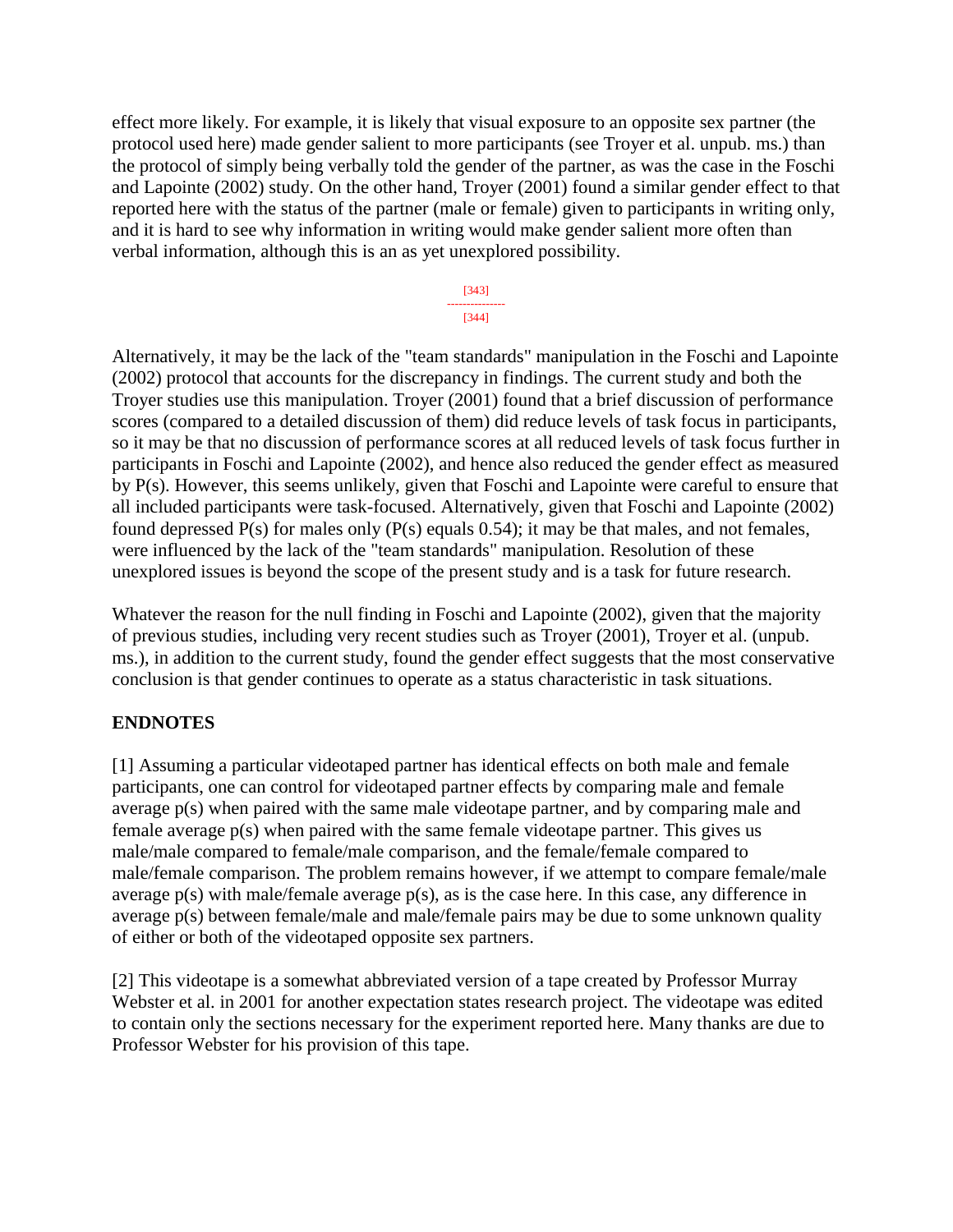[3] In previous studies, Foschi (e.g. 1996) has not used the concept of team scoring because her purposes were to examine the emergence of double standards. Presenting one set of standard team scores may have undermined this effort.

> [344] --------------- [345]

### **REFERENCES**

Berger, Joseph, Robert Z. Norman, James W. Balkwell, and Roy F. Smith. 1992. "Status Inconsistency in Task Situations: A Test of Four Status Processing Principles." *American Sociological Review* 57: 843-855.

Fisek, M. Hamit, Robert Z. Norman, and Max Nelson-Kilger. 1992. "Status Characteristics and Expectation States Theory: A Priori Model Parameters and Test." *Journal of Mathematical Sociology* 16:285-303.

Foddy, Margaret and Michael Smithson. 1999. "Can Gender Inequalities be Eliminated?" *Social Psychology Quarterly* 62, 4: 307-324.

Foschi, Martha. 1996. "Double Standards in the Evaluation of Men and Women." *Social Psychology Quarterly* 59,3: 237-254.

Foschi, Martha. 1997. "On Scope Conditions." *Small Group Research* 28, 4: 535-555.

Foschi, Martha, Sandra Enns and Vanessa Lapointe. 2001."Processing Performance : Evaluations in Homogeneous Task Groups: Feedback and Gender Effects." *Advances in Group Processes* 18: 185-216.

Foschi, Martha and S. K. Freeman. 1991. "Inferior performance, standards and influence in same-sex dyads." *Canadian Journal of Behavioural Science*23: 99-113.

Foschi, Martha and Vanessa Lapointe. 2002. "On Conditional Hypotheses and Gender as a Status Characteristic." *Social Psychology Quarterly* 65, 2: 146-162.

Jasso, Guillermina; Webster, Murray, Jr. 1997. "Double Standards in Just Earnings for Male and Female Workers." *Social Psychology Quarterly*, 60, 1: 66-78.

> [345] --------------- [346]

Jasso, Guillermina; Webster, Murray, Jr. 1999. "Assessing the Gender Gap in Just Earnings and Its Underlying Mechanisms." *Social Psychology Quarterly* 62, 4: 367-380.

Moore, James C. Jr. 1968. "Status and Influence in Small Group Interactions."*Sociometry.* 31: 47-63.